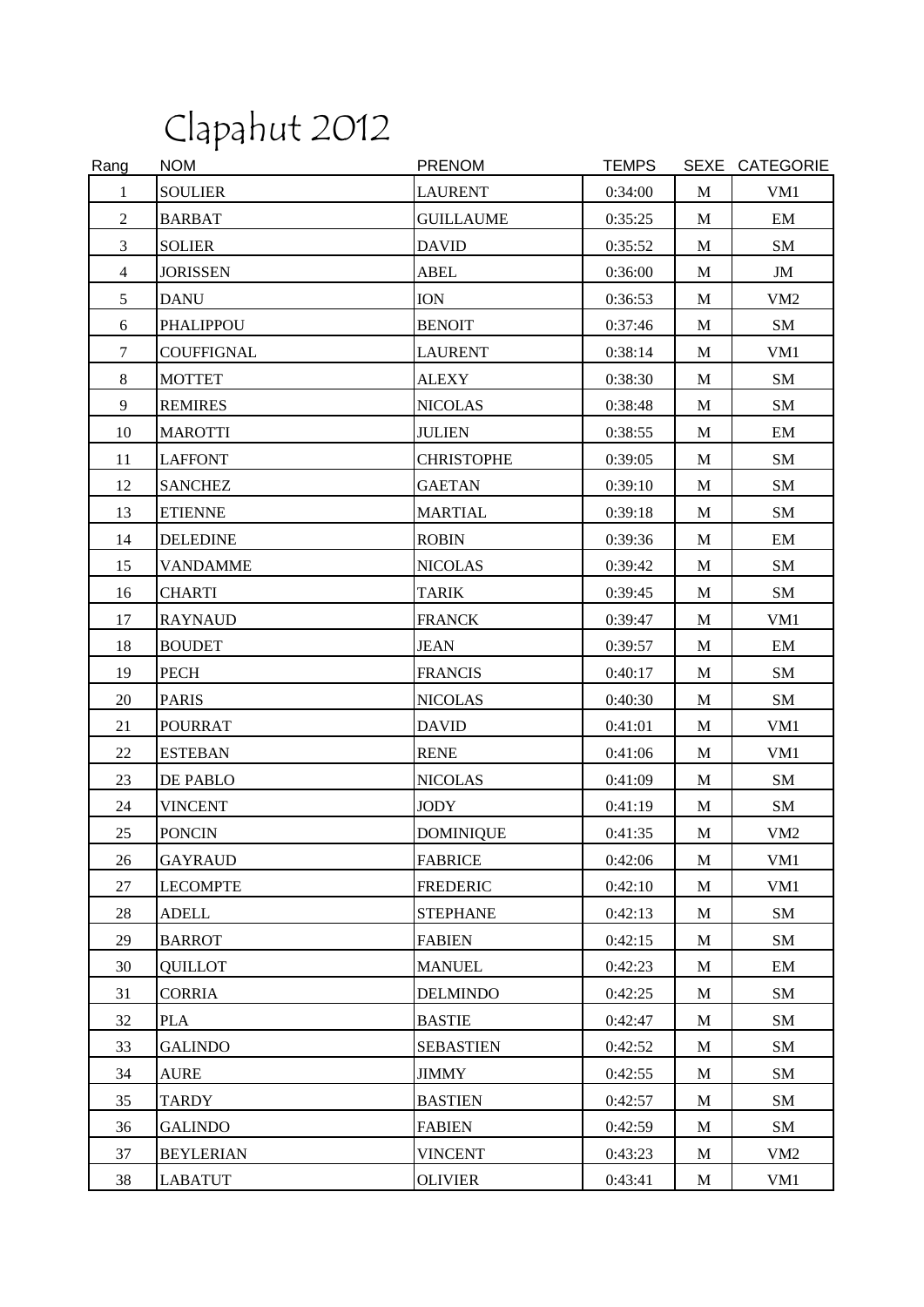| 39 | <b>PERTL</b>          | <b>OLIVIER</b>        | 0:43:43 | M                         | SM              |
|----|-----------------------|-----------------------|---------|---------------------------|-----------------|
| 40 | <b>GUIGNIER</b>       | <b>GAUTHIER</b>       | 0:43:51 | M                         | SM              |
| 41 | <b>REILLA</b>         | <b>HENRI</b>          | 0:44:02 | M                         | VM3             |
| 42 | <b>PONS</b>           | <b>PATRICK</b>        | 0:44:15 | M                         | SM              |
| 43 | <b>SAINTE ROMANE</b>  | <b>MARCEL</b>         | 0:44:20 | M                         | VM3             |
| 44 | <b>MARTINEZ</b>       | <b>OLIVIER</b>        | 0:44:23 | M                         | SM              |
| 45 | <b>CASTEL</b>         | <b>REMI</b>           | 0:44:24 | M                         | SM              |
| 46 | <b>DELSOL</b>         | <b>CHRISTOPHE</b>     | 0:44:26 | $\mathbf M$               | VM1             |
| 47 | <b>PARRA</b>          | <b>ELIA</b>           | 0:44:27 | $\mathbf F$               | VF1             |
| 48 | ANDRE                 | <b>EMMANUEL</b>       | 0:44:29 | M                         | VM1             |
| 49 | <b>MAZARD</b>         | <b>REGIS</b>          | 0:44:33 | M                         | VM <sub>3</sub> |
| 50 | SOUM                  | <b>BERTRAND</b>       | 0:44:53 | M                         | EM              |
| 51 | <b>ESCURE</b>         | <b>ERIC</b>           | 0:44:57 | M                         | VM1             |
| 52 | <b>BROCHET</b>        | <b>MARC</b>           | 0:44:59 | M                         | VM1             |
| 53 | <b>WILHEM</b>         | <b>ALICE</b>          | 0:45:04 | $\boldsymbol{\mathrm{F}}$ | <b>SF</b>       |
| 54 | <b>GOUZY</b>          | <b>GABRIEL</b>        | 0:45:13 | M                         | VM <sub>2</sub> |
| 55 | LAUZERAL              | <b>JULIEN</b>         | 0:45:25 | M                         | VM1             |
| 56 | <b>MILONE</b>         | <b>FRANCK</b>         | 0:45:41 | M                         | SM              |
| 57 | <b>NENCI</b>          | <b>DAVID</b>          | 0:46:19 | M                         | VM1             |
| 58 | <b>ROJAS</b>          | <b>SEBASTIEN</b>      | 0:46:24 | M                         | SM              |
| 59 | <b>PASTOR</b>         | <b>JULES</b>          | 0:46:27 | M                         | <b>CM</b>       |
| 60 | WATREMEZ              | <b>ERWAN</b>          | 0:46:39 | M                         | EM              |
| 61 | <b>COMPAN</b>         | <b>JEAN PHILIPPE</b>  | 0:46:42 | M                         | SM              |
| 62 | <b>LANCON</b>         | <b>BENOIT</b>         | 0:46:45 | M                         | SM              |
| 63 | <b>MARSERO</b>        | <b>CHRISTOPHE</b>     | 0:46:47 | M                         | VM1             |
| 64 | <b>GIMENEZ</b>        | <b>SEBASTIEN</b>      | 0:46:50 | $\mathbf M$               | SM              |
| 65 | LAIRE                 | <b>CHRISTIAN</b>      | 0:46:52 | M                         | VM3             |
| 66 | <b>BEVIA</b>          | <b>JEROME</b>         | 0:46:59 | M                         | SM              |
| 67 | <b>LASTRE</b>         | <b>DAVID</b>          | 0:47:04 | M                         | VM1             |
| 68 | <b>MILLION BRODAZ</b> | <b>MICHEL</b>         | 0:47:13 | $\mathbf M$               | VM3             |
| 69 | <b>ARDOUIN</b>        | <b>JEAN SEBASTIEN</b> | 0:47:16 | M                         | VM1             |
| 70 | <b>HOURS</b>          | <b>BENJAMIN</b>       | 0:47:19 | $\mathbf M$               | SM              |
| 71 | <b>MELIZ</b>          | <b>CHRISTOPHE</b>     | 0:47:23 | M                         | SM              |
| 72 | <b>BARTHES</b>        | <b>HERVE</b>          | 0:47:36 | M                         | SM              |
| 73 | <b>DEMOULHAC</b>      | <b>LAURENT</b>        | 0:47:44 | M                         | VM1             |
| 74 | <b>CENA</b>           | <b>JEAN LOUIS</b>     | 0:47:48 | M                         | VM1             |
| 75 | <b>LEGUILLETTE</b>    | <b>LAURENCE</b>       | 0:47:50 | $\mathbf F$               | VF1             |
| 76 | CAROL                 | <b>GUY</b>            | 0:47:56 | M                         | VM <sub>3</sub> |
| 77 | <b>MEUNIER</b>        | <b>FRANCOIS</b>       | 0:47:58 | M                         | VM1             |
| 78 | <b>LEPAILLEUR</b>     | <b>REGIS</b>          | 0:48:02 | M                         | VM <sub>3</sub> |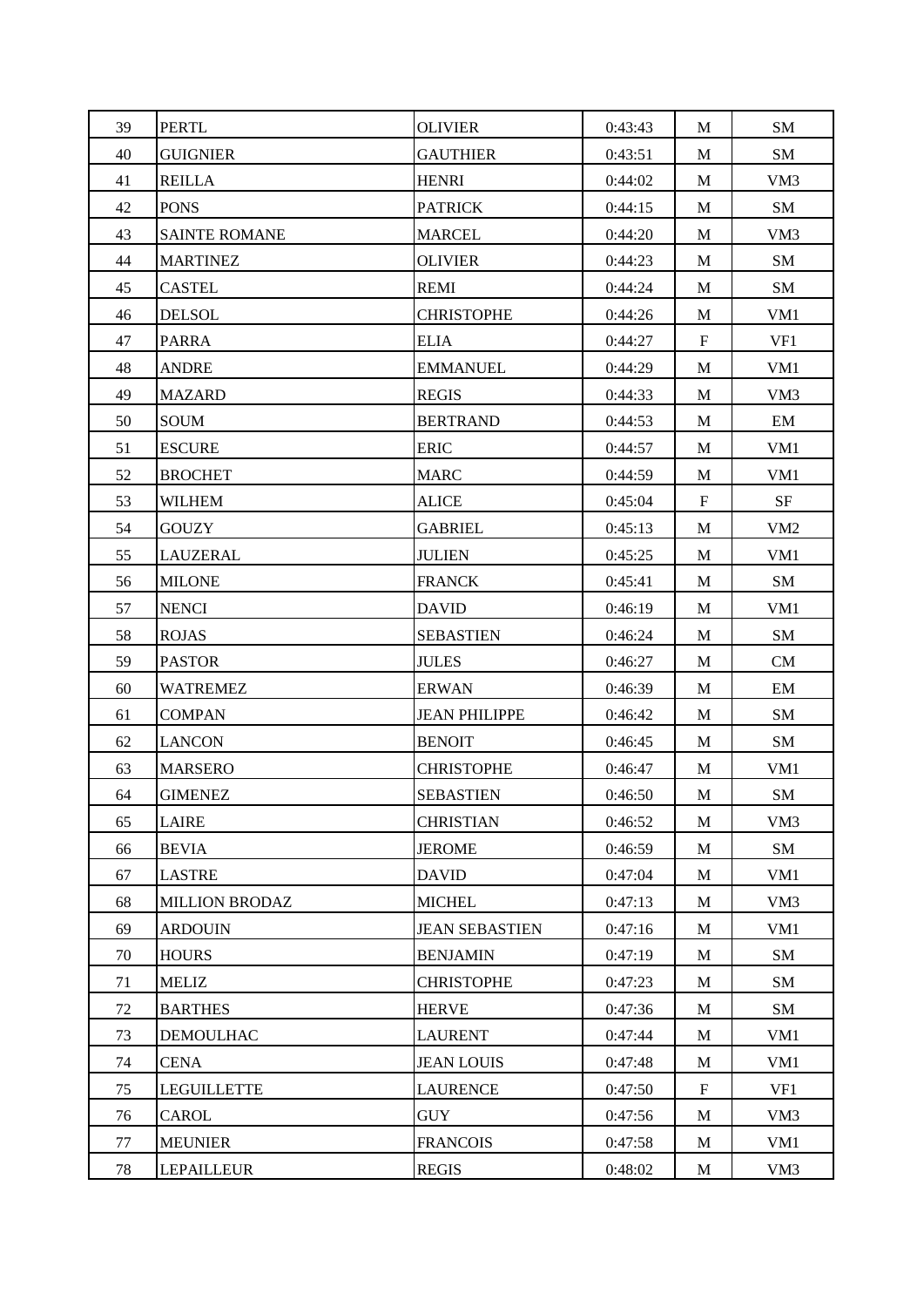| 79  | <b>SAQUE</b>    | <b>JEAN PIERRE</b>    | 0:48:09 | M           | VM1             |
|-----|-----------------|-----------------------|---------|-------------|-----------------|
| 80  | <b>MAROTTI</b>  | <b>ERIC</b>           | 0:48:17 | M           | VM1             |
| 81  | <b>RADESSE</b>  | <b>SERGE</b>          | 0:48:21 | $\mathbf M$ | SM              |
| 82  | <b>MEUNIER</b>  | <b>REGIS</b>          | 0:48:23 | M           | VM3             |
| 83  | GULI            | <b>PASCAL</b>         | 0:48:25 | M           | VM <sub>2</sub> |
| 84  | MIR             | <b>MAXIME</b>         | 0:48:31 | M           | SM              |
| 85  | <b>OLIVIER</b>  | <b>BAPTISTE</b>       | 0:48:32 | M           | CM              |
| 86  | <b>VELAY</b>    | <b>JEROME</b>         | 0:48:34 | M           | SM              |
| 87  | <b>CLUZEL</b>   | <b>FRANCIS</b>        | 0:48:39 | M           | VM <sub>2</sub> |
| 88  | <b>TORRA</b>    | <b>LIONEL</b>         | 0:48:44 | M           | VM1             |
| 89  | <b>MENGUY</b>   | <b>THIERRY</b>        | 0:48:51 | M           | VM1             |
| 90  | <b>PONS</b>     | <b>LILIAN</b>         | 0:48:58 | M           | SM              |
| 91  | <b>BOYER</b>    | <b>VINCENT</b>        | 0:49:04 | M           | SM              |
| 92  | VILA            | <b>SEBASTIEN</b>      | 0:49:09 | M           | SM              |
| 93  | <b>ALEMANY</b>  | <b>JEROME</b>         | 0:49:12 | M           | VM1             |
| 94  | <b>FERRASSE</b> | <b>YVES</b>           | 0:49:20 | M           | VM <sub>2</sub> |
| 95  | <b>BOISSET</b>  | <b>AZILIS</b>         | 0:49:23 | $\mathbf F$ | SF              |
| 96  | GALY            | <b>STEPHANE</b>       | 0:49:26 | M           | VM1             |
| 97  | <b>BERTRAND</b> | <b>MARIE HELENE</b>   | 0:49:28 | $\mathbf F$ | VF1             |
| 98  | <b>RAOULX</b>   | <b>GREGORY</b>        | 0:49:29 | M           | SM              |
| 99  | <b>CLOTTES</b>  | <b>FREDERIC</b>       | 0:49:32 | M           | SM              |
| 100 | <b>CONTE</b>    | <b>CEDRIC</b>         | 0:49:35 | M           | SM              |
| 101 | <b>ORTUS</b>    | <b>JEAN JACQUES</b>   | 0:49:38 | M           | VM1             |
| 102 | <b>DELATTRE</b> | <b>JEAN SEBASTIEN</b> | 0:49:39 | M           | SM              |
| 103 | <b>CHABEAUD</b> | <b>ROSE MARIE</b>     | 0:49:47 | $\mathbf F$ | VF <sub>2</sub> |
| 104 | <b>NICOLAS</b>  | <b>ALAIN</b>          | 0:49:50 | $\mathbf M$ | VM <sub>2</sub> |
| 105 | <b>QUANEAUX</b> | <b>JEROME</b>         | 0:49:53 | M           | VM1             |
| 106 | <b>JESSI</b>    | <b>OLIVIER</b>        | 0:50:06 | M           | VM <sub>2</sub> |
| 107 | LEVEQUE         | PHILIPPE              | 0:50:10 | M           | VM1             |
| 108 | <b>ROY</b>      | <b>ALICE</b>          | 0:50:16 | $\mathbf F$ | <b>SF</b>       |
| 109 | <b>GARAU</b>    | <b>JONATHAN</b>       | 0:50:23 | M           | SM              |
| 110 | <b>KHICHANE</b> | <b>MOHAMED</b>        | 0:50:24 | $\mathbf M$ | SM              |
| 111 | <b>RAMON</b>    | <b>FREDERIC</b>       | 0:50:30 | M           | VM1             |
| 112 | <b>MARANGE</b>  | <b>GUILLAUME</b>      | 0:51:00 | M           | SM              |
| 113 | <b>STEVENY</b>  | <b>LOUIS</b>          | 0:51:06 | M           | VM <sub>2</sub> |
| 114 | <b>JALABERT</b> | <b>ROMAIN</b>         | 0:51:07 | M           | SM              |
| 115 | <b>SANTINI</b>  | <b>JEROME</b>         | 0:51:12 | M           | ${\bf SM}$      |
| 116 | <b>HARDY</b>    | <b>JEROME</b>         | 0:51:13 | M           | SM              |
| 117 | <b>JAMMES</b>   | <b>ANDRE</b>          | 0:51:15 | $\mathbf M$ | VM <sub>2</sub> |
| 118 | <b>COUSTAL</b>  | <b>MARCEL</b>         | 0:51:22 | M           | VM1             |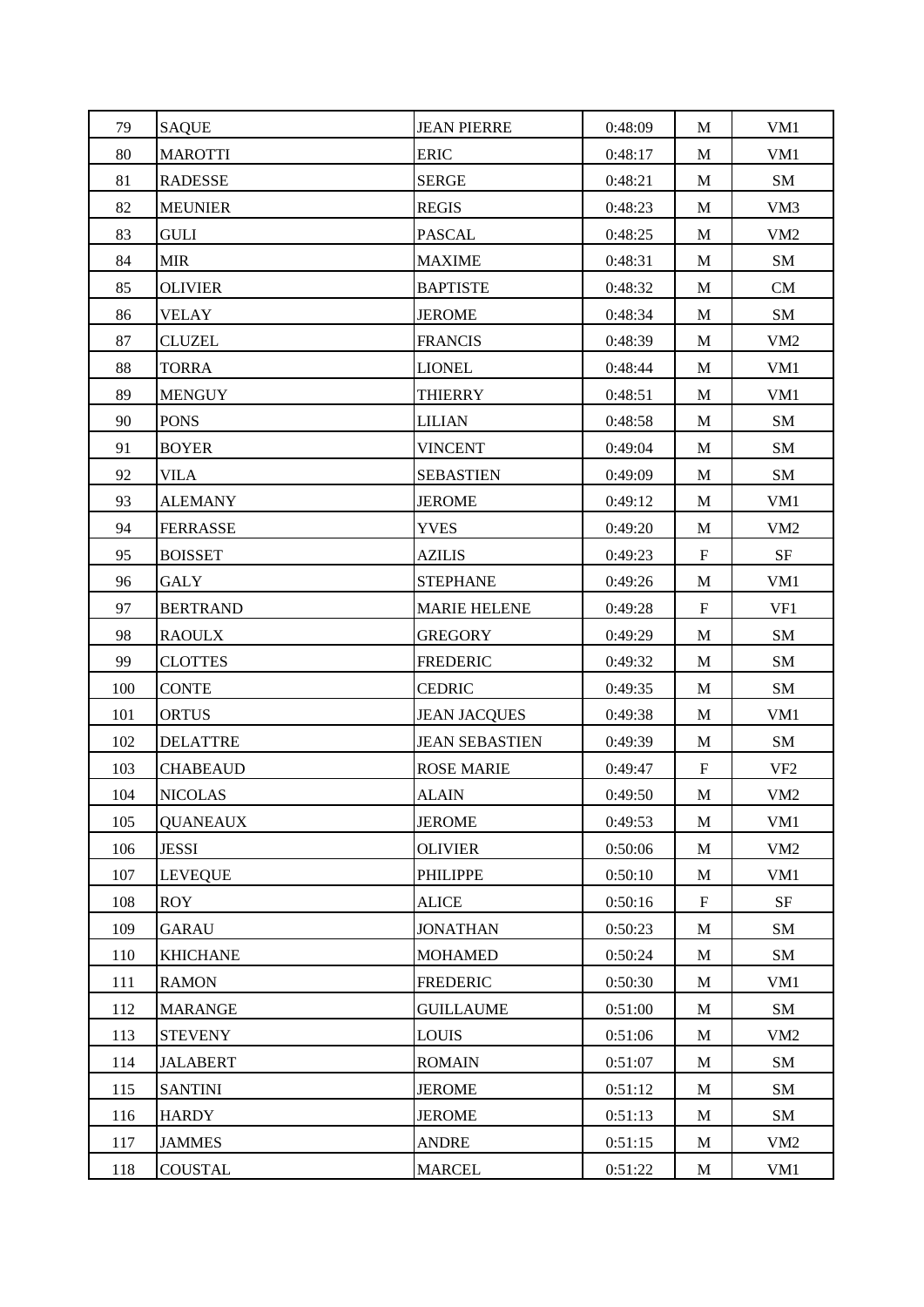| 119 | <b>MANCHON</b>      | <b>STEPHANE</b>   | 0:51:26 | M                         | VM1             |
|-----|---------------------|-------------------|---------|---------------------------|-----------------|
| 120 | <b>VERGNES</b>      | <b>GILLES</b>     | 0:51:28 | M                         | VM1             |
| 121 | <b>LETORA</b>       | <b>MICKAEL</b>    | 0:51:30 | M                         | SM              |
| 122 | <b>MEIJE</b>        | <b>DIDIER</b>     | 0:51:33 | M                         | VM <sub>2</sub> |
| 123 | <b>NAVARRO</b>      | <b>THEO</b>       | 0:51:40 | M                         | SM              |
| 124 | <b>MUELLER</b>      | <b>RALF</b>       | 0:51:45 | M                         | VM <sub>2</sub> |
| 125 | <b>SANCHEZ PINA</b> | <b>FREDERIC</b>   | 0:51:48 | M                         | SM              |
| 126 | CAMP                | <b>OLIVIER</b>    | 0:52:01 | M                         | VM1             |
| 127 | <b>HERARD</b>       | <b>ALAIN</b>      | 0:52:06 | M                         | VM <sub>2</sub> |
| 128 | <b>JARILLOT</b>     | <b>PASCAL</b>     | 0:52:08 | M                         | VM1             |
| 129 | <b>BOURDAIRE</b>    | <b>FRANCOIS</b>   | 0:52:11 | M                         | VM <sub>2</sub> |
| 130 | <b>ASTIE</b>        | <b>PARICK</b>     | 0:52:24 | M                         | VM <sub>2</sub> |
| 131 | <b>MOREAU</b>       | <b>JULIA</b>      | 0:52:39 | $\mathbf F$               | SF              |
| 132 | <b>BONHOMME</b>     | <b>ALAN</b>       | 0:52:41 | M                         | SM              |
| 133 | <b>DELPUECH</b>     | <b>LILIAN</b>     | 0:53:00 | M                         | VM1             |
| 134 | <b>CLERGUES</b>     | <b>YVES</b>       | 0:53:28 | M                         | VM <sub>3</sub> |
| 135 | <b>BERTRAND</b>     | <b>ELWIS</b>      | 0:53:32 | M                         | SM              |
| 136 | <b>SOTOCA</b>       | <b>ALBERT</b>     | 0:53:41 | M                         | VM <sub>2</sub> |
| 137 | <b>HERARD</b>       | VERONIQUE         | 0:53:45 | F                         | VF1             |
| 138 | <b>QUESSEVEUR</b>   | <b>RAYMOND</b>    | 0:53:56 | M                         | VM1             |
| 139 | <b>ZAMMIT</b>       | <b>LOIC</b>       | 0:53:58 | M                         | $\mathbf{JM}$   |
| 140 | <b>MELSION</b>      | <b>CLEMENT</b>    | 0:54:06 | M                         | SM              |
| 141 | <b>CHALRET</b>      | <b>CESAR</b>      | 0:54:17 | M                         | SM              |
| 142 | <b>POMMEPI</b>      | <b>ANTOINE</b>    | 0:54:27 | M                         | VM <sub>2</sub> |
| 143 | <b>LOPEZ</b>        | <b>STEPHANE</b>   | 0:54:35 | M                         | SM              |
| 144 | <b>OLIVIER</b>      | <b>BENOIT</b>     | 0:54:38 | M                         | VM1             |
| 145 | <b>FORBAT</b>       | <b>VERONIQUE</b>  | 0:54:40 | ${\bf F}$                 | VF1             |
| 146 | <b>FAVE</b>         | <b>LAURENT</b>    | 0:54:53 | M                         | VM1             |
| 147 | <b>COARTIELLA</b>   | <b>CHRISTOPHE</b> | 0:54:54 | M                         | VM1             |
| 148 | <b>BARROT</b>       | <b>ERIC</b>       | 0:54:56 | $\mathbf M$               | VM1             |
| 149 | <b>TORRA</b>        | <b>ODILE</b>      | 0:54:57 | $\mathbf F$               | VF1             |
| 150 | PECH                | <b>THIERRY</b>    | 0:54:59 | $\mathbf M$               | SM              |
| 151 | <b>RAMIREZ</b>      | <b>BERNARD</b>    | 0:55:05 | M                         | SM              |
| 152 | <b>WERMUTH</b>      | <b>JOCHEN</b>     | 0:55:24 | M                         | VM1             |
| 153 | <b>CASTEX</b>       | <b>FRANCINE</b>   | 0:55:28 | $\boldsymbol{\mathrm{F}}$ | VF3             |
| 154 | <b>OSMONT</b>       | <b>MATHIEU</b>    | 0:55:46 | M                         | ${\bf SM}$      |
| 155 | <b>SIMEON</b>       | <b>FRANCK</b>     | 0:55:49 | M                         | ${\bf SM}$      |
| 156 | <b>RUIZ</b>         | <b>VALERIE</b>    | 0:55:51 | $\mathbf F$               | VF1             |
| 157 | <b>VAGENER</b>      | <b>LAURENT</b>    | 0:55:57 | M                         | SM              |
| 158 | <b>SAURON</b>       | <b>CEDRIC</b>     | 0:56:00 | M                         | VM1             |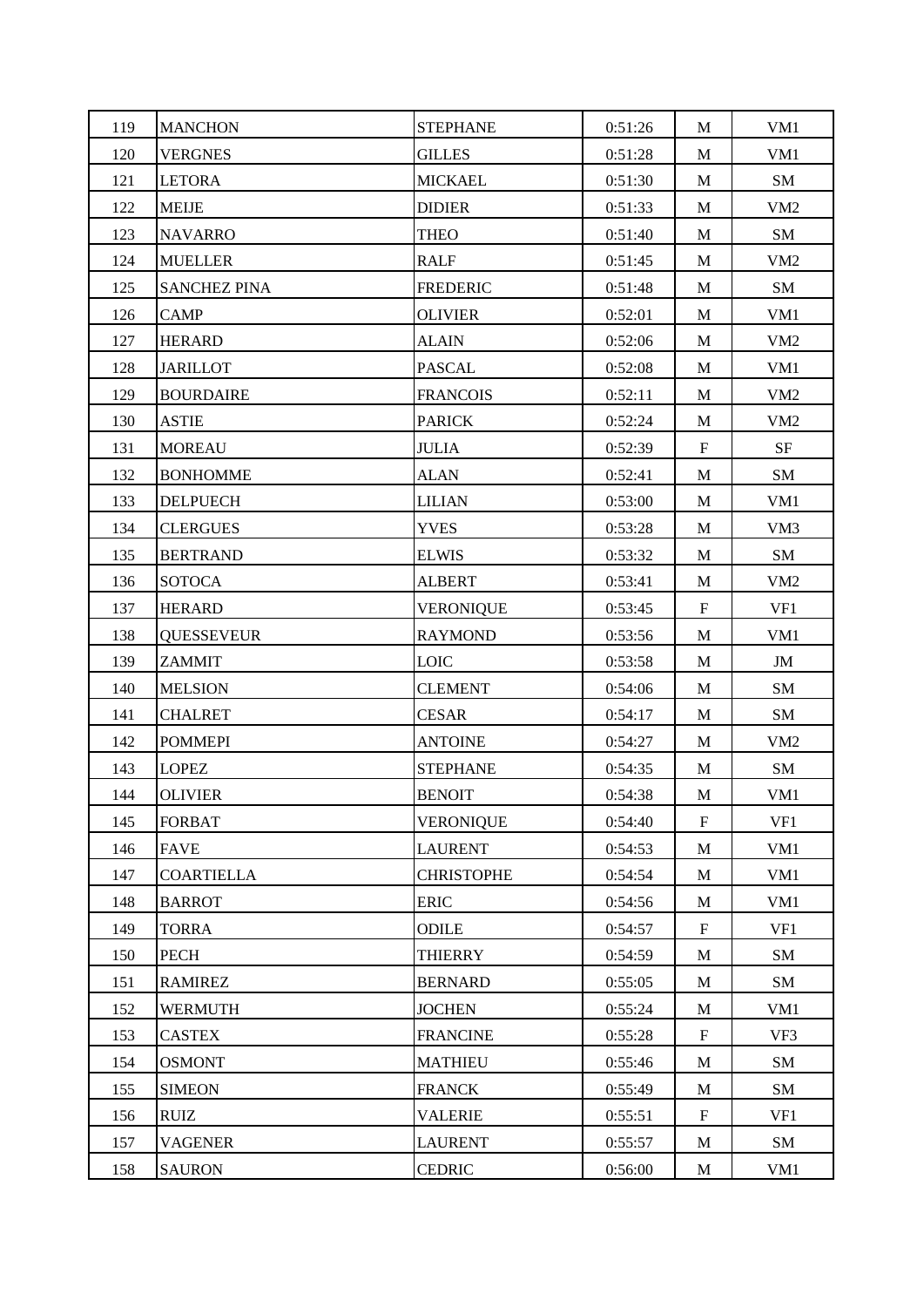| 159 | <b>MOPE</b>        | <b>LAURENT</b>       | 0:56:04 | M                         | VM1             |
|-----|--------------------|----------------------|---------|---------------------------|-----------------|
| 160 | <b>SIFFRE</b>      | <b>SEBASTIEN</b>     | 0:56:08 | M                         | SM              |
| 161 | <b>ARMAND</b>      | <b>LOIC</b>          | 0:56:10 | M                         | CM              |
| 162 | <b>ALBERT</b>      | <b>DORIANE</b>       | 0:56:12 | $\boldsymbol{\mathrm{F}}$ | CF              |
| 163 | <b>HUCHIN</b>      | <b>BENOIT</b>        | 0:56:14 | M                         | VM <sub>2</sub> |
| 164 | <b>GORGONI</b>     | <b>JEAN CLAUDE</b>   | 0:56:22 | M                         | VM <sub>3</sub> |
| 165 | <b>ROUX</b>        | <b>DIDIER</b>        | 0:56:30 | M                         | VM <sub>2</sub> |
| 166 | <b>COUFFIGNAL</b>  | <b>LAURENCE</b>      | 0:56:39 | $\mathbf F$               | $\rm{SF}$       |
| 167 | <b>MARTIN</b>      | <b>GABRIEL</b>       | 0:56:44 | M                         | SM              |
| 168 | <b>MARTIN</b>      | <b>NICOLAS</b>       | 0:56:46 | M                         | SM              |
| 169 | <b>LAIRE</b>       | <b>JACKY</b>         | 0:56:48 | $\mathbf F$               | VF3             |
| 170 | <b>CARRELAS</b>    | <b>AURELIEN</b>      | 0:56:50 | M                         | SM              |
| 171 | <b>ROYUELA</b>     | <b>JACQUES</b>       | 0:56:58 | M                         | VM3             |
| 172 | <b>CROUZET</b>     | <b>YVAN</b>          | 0:57:01 | M                         | VM1             |
| 173 | <b>BORRIGLIONE</b> | <b>HENRI</b>         | 0:57:04 | M                         | VM3             |
| 174 | <b>RUBEGUE</b>     | <b>CAROLE</b>        | 0:57:12 | $\mathbf F$               | VF1             |
| 175 | <b>GAILLARD</b>    | <b>BERNARD</b>       | 0:57:13 | M                         | VM <sub>2</sub> |
| 176 | <b>DOMINGO</b>     | <b>CAROLINE</b>      | 0:57:15 | $\mathbf F$               | SF              |
| 177 | <b>GOUZY</b>       | <b>BARBARA</b>       | 0:57:17 | $\mathbf F$               | SF              |
| 178 | <b>MARTINEZ</b>    | <b>LIONEL</b>        | 0:57:18 | M                         | VM1             |
| 179 | <b>ESCRIBA</b>     | <b>LAURENT</b>       | 0:57:21 | M                         | SM              |
| 180 | <b>CASTELL</b>     | <b>ROBERT</b>        | 0:57:23 | M                         | VM <sub>4</sub> |
| 181 | <b>FERNANDEZ</b>   | <b>JEAN</b>          | 0:57:34 | M                         | VM <sub>2</sub> |
| 182 | <b>ALDEBERT</b>    | <b>YVES</b>          | 0:57:36 | M                         | VM3             |
| 183 | <b>MARTIN</b>      | <b>LUIS</b>          | 0:57:49 | M                         | VM <sub>2</sub> |
| 184 | <b>VAILS</b>       | <b>JEAN FRANCOIS</b> | 0:57:51 | $\mathbf M$               | VM1             |
| 185 | <b>MEZIANE</b>     | <b>SOUNIA</b>        | 0:58:07 | $\mathbf F$               | $\rm{SF}$       |
| 186 | <b>CRESSON</b>     | <b>ISABELLE</b>      | 0:58:08 | $\mathbf F$               | $\rm{SF}$       |
| 187 | <b>VALVERDE</b>    | <b>MARC</b>          | 0:58:13 | M                         | VM <sub>2</sub> |
| 188 | <b>GINO</b>        | <b>ALAIN</b>         | 0:58:15 | M                         | EM              |
| 189 | <b>TORRA</b>       | PHILIPPE             | 0:58:26 | $\mathbf M$               | SM              |
| 190 | <b>GARCIA</b>      | <b>FREDERIC</b>      | 0:58:27 | M                         | VM1             |
| 191 | <b>HERNANDEZ</b>   | <b>DANIEL</b>        | 0:58:33 | M                         | SM              |
| 192 | <b>BARTHE</b>      | <b>CELINE</b>        | 0:58:38 | $\mathbf F$               | VF1             |
| 193 | <b>MOROS</b>       | <b>PATRICE</b>       | 0:58:49 | M                         | SM              |
| 194 | <b>LOUCHART</b>    | VALERIE              | 0:58:56 | $\boldsymbol{\mathrm{F}}$ | VF1             |
| 195 | <b>HERNANDEZ</b>   | <b>SYLVIE</b>        | 0:59:02 | F                         | VF1             |
| 196 | <b>ERRE</b>        | <b>HENRY</b>         | 0:59:04 | $\mathbf M$               | VM3             |
| 197 | <b>RANGONI</b>     | <b>JULIETTE</b>      | 0:59:05 | $\mathbf F$               | <b>SF</b>       |
| 198 | <b>MACIA</b>       | <b>DANIEL</b>        | 0:59:07 | M                         | VM3             |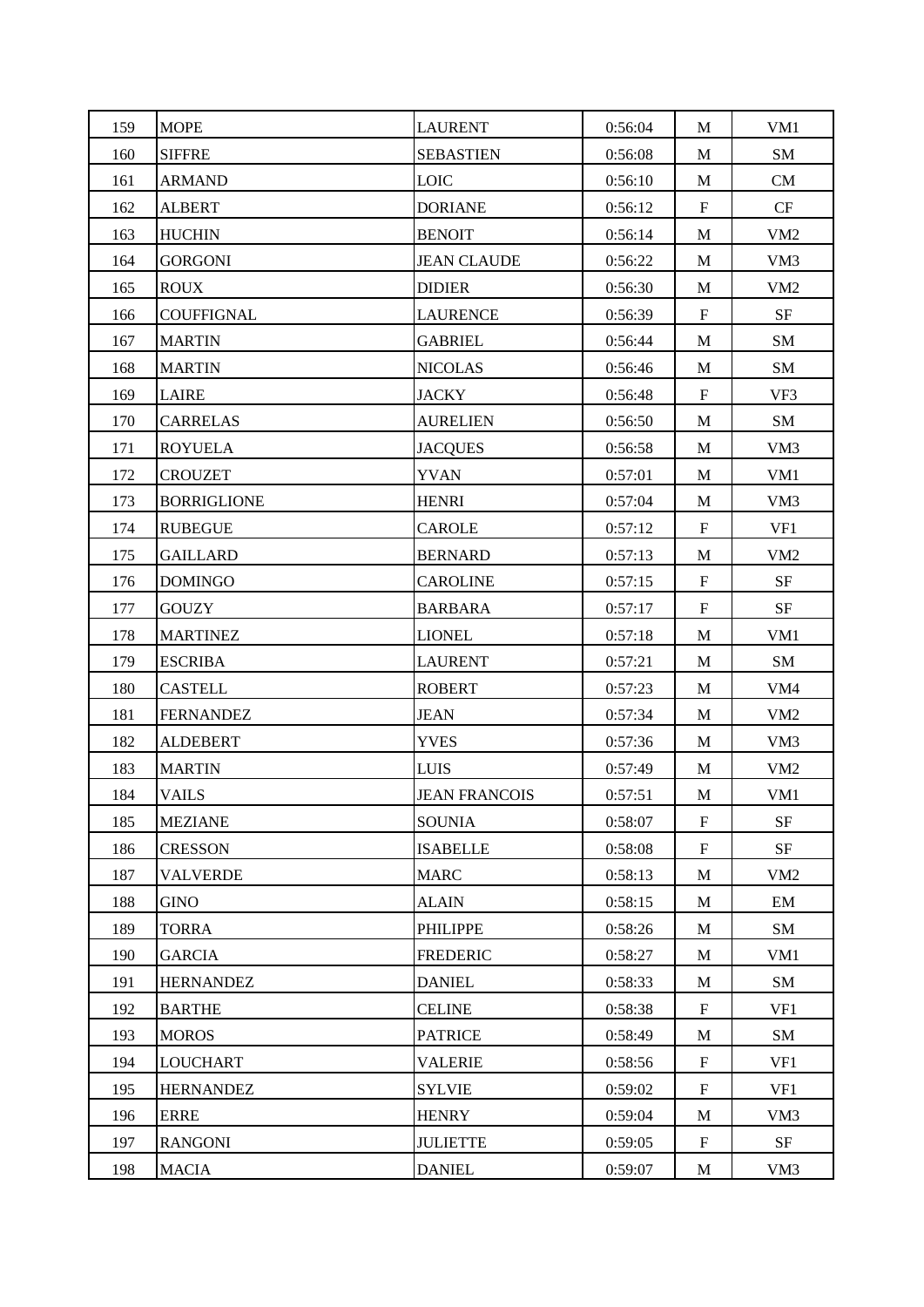| 199 | <b>SOTOCA</b>        | <b>CATHERINE</b>    | 0:59:25 | $\boldsymbol{\mathrm{F}}$ | VF1             |
|-----|----------------------|---------------------|---------|---------------------------|-----------------|
| 200 | <b>GRANIZO</b>       | <b>MICHEL</b>       | 0:59:33 | M                         | VM4             |
| 201 | <b>VILLEGAS</b>      | <b>JEAN ANTOINE</b> | 0:59:39 | M                         | VM <sub>2</sub> |
| 202 | <b>LIMOUZY</b>       | <b>DORIAN</b>       | 0:59:41 | M                         | SM              |
| 203 | <b>ALDEBERT</b>      | <b>ANNE</b>         | 0:59:54 | F                         | SF              |
| 204 | <b>SERVE GERMAIN</b> | <b>ELODIE</b>       | 0:59:59 | $\mathbf F$               | <b>SF</b>       |
| 205 | <b>LUCHIER</b>       | <b>FABRICE</b>      | 1:00:02 | M                         | SM              |
| 206 | <b>ESPARRE</b>       | <b>ANDRE</b>        | 1:00:09 | $\mathbf M$               | VM <sub>2</sub> |
| 207 | <b>ASTIE</b>         | <b>ROSE MARIE</b>   | 1:00:12 | $\mathbf F$               | VF <sub>2</sub> |
| 208 | <b>GARRIC</b>        | <b>FRANCINE</b>     | 1:00:15 | $\mathbf F$               | VF3             |
| 209 | <b>GARRIC</b>        | <b>RAYMOND</b>      | 1:00:18 | M                         | VM3             |
| 210 | <b>BATTIN</b>        | <b>HELENE</b>       | 1:00:28 | $\mathbf F$               | <b>SF</b>       |
| 211 | DE POTTER            | <b>MARIE JULIE</b>  | 1:00:32 | F                         | EF              |
| 212 | <b>THIBAUT</b>       | <b>FABIENNE</b>     | 1:00:33 | $\mathbf F$               | <b>SF</b>       |
| 213 | <b>VITOSKY</b>       | <b>NICOLAS</b>      | 1:00:38 | M                         | SM              |
| 214 | <b>SCHWEIZER</b>     | <b>EUGENIE</b>      | 1:00:48 | $\mathbf F$               | <b>SF</b>       |
| 215 | <b>VILA</b>          | <b>JULIE</b>        | 1:00:52 | $\mathbf F$               | <b>SF</b>       |
| 216 | <b>WERMUTH</b>       | <b>PETER</b>        | 1:00:55 | M                         | SM              |
| 217 | SOULAYRAC            | <b>HELENE</b>       | 1:01:00 | F                         | VF1             |
| 218 | <b>VERONINE</b>      | SYLVIE              | 1:01:07 | $\mathbf F$               | VF1             |
| 219 | <b>MOMBERT</b>       | <b>JACQUES</b>      | 1:01:09 | M                         | VM <sub>2</sub> |
| 220 | <b>VIDAL</b>         | <b>CANDICE</b>      | 1:01:11 | $\mathbf F$               | VF1             |
| 221 | <b>DARROUX</b>       | <b>LUDIVINE</b>     | 1:01:23 | $\mathbf F$               | <b>SF</b>       |
| 222 | <b>PAULIAC</b>       | PHILIPPE            | 1:01:38 | M                         | VM1             |
| 223 | <b>RICHOU</b>        | <b>MATHIEU</b>      | 1:01:39 | M                         | SM              |
| 224 | <b>BOUSSUGE</b>      | VIRGINIE            | 1:01:45 | $\mathbf F$               | VF1             |
| 225 | GALY                 | <b>CLAIRE</b>       | 1:01:51 | $\mathbf F$               | $\rm{SF}$       |
| 226 | <b>CHICO</b>         | <b>VINCENT</b>      | 1:01:53 | M                         | SM              |
| 227 | <b>MALONE</b>        | <b>ROMAIN</b>       | 1:02:01 | M                         | SM              |
| 228 | <b>SAQUE</b>         | <b>CELIA</b>        | 1:02:03 | $\mathbf F$               | <b>SF</b>       |
| 229 | <b>SAQUE</b>         | <b>VALENTIN</b>     | 1:02:05 | $\mathbf M$               | EM              |
| 230 | <b>DELRIEU</b>       | <b>DIDIER</b>       | 1:02:08 | M                         | VM <sub>2</sub> |
| 231 | <b>BOUSSUGE</b>      | <b>FRANCK</b>       | 1:02:12 | M                         | VM1             |
| 232 | <b>SANCHEZ</b>       | <b>FABIEN</b>       | 1:02:17 | M                         | $\mathbf{JM}$   |
| 233 | <b>HUNTER</b>        | <b>DAVID</b>        | 1:02:32 | M                         | SM              |
| 234 | <b>SAUNIERE</b>      | <b>CHRISTOPHE</b>   | 1:02:36 | M                         | SM              |
| 235 | <b>BERNEDE</b>       | <b>RACHEL</b>       | 1:02:51 | $\mathbf F$               | VF1             |
| 236 | <b>BERNEDE</b>       | <b>NICOLAS</b>      | 1:02:53 | M                         | VM1             |
| 237 | <b>DENIZOT</b>       | <b>ROLLAND</b>      | 1:02:56 | M                         | VM <sub>3</sub> |
| 238 | <b>SERRANO</b>       | <b>HERVE</b>        | 1:03:31 | M                         | VM1             |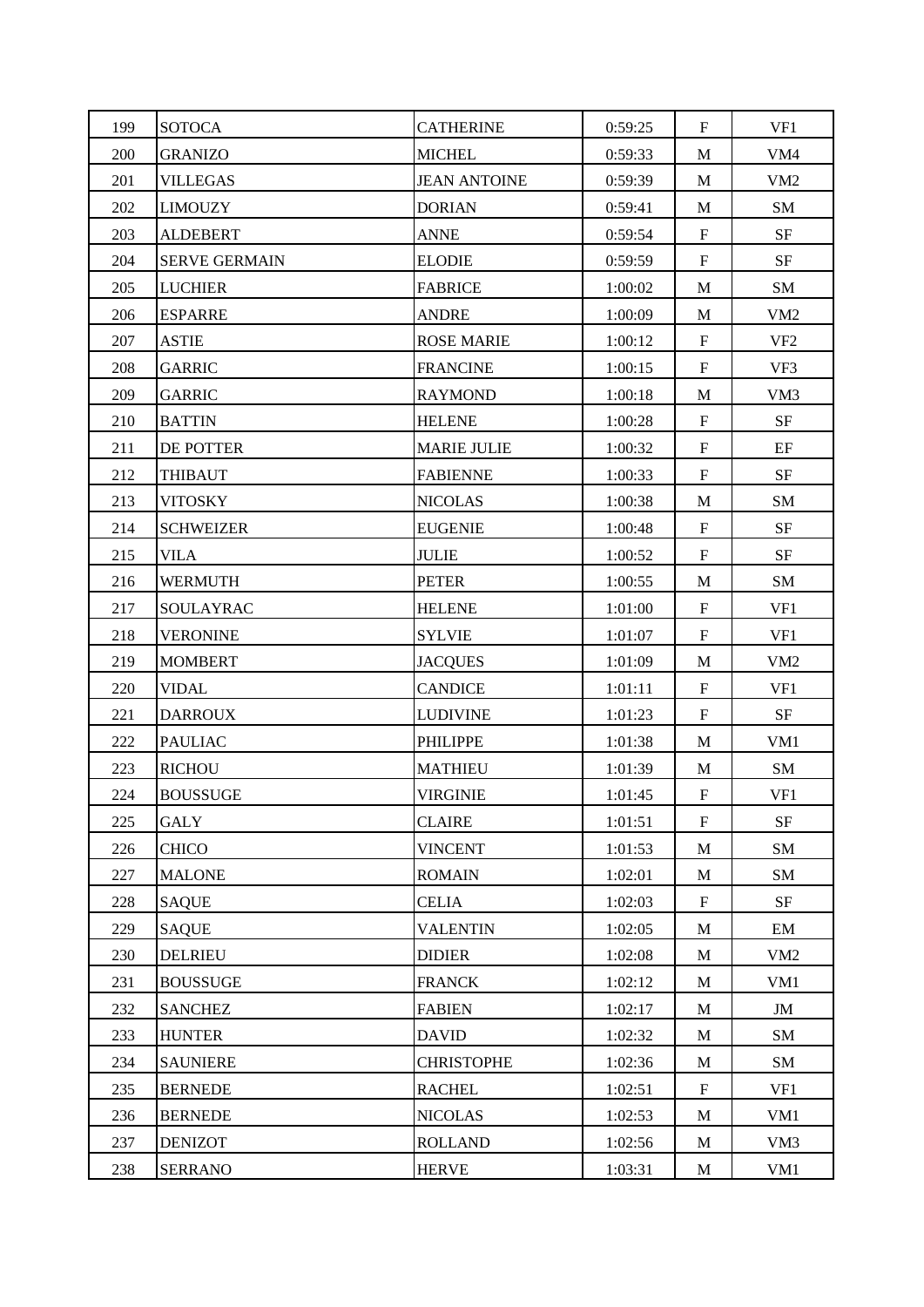| 239 | <b>BERGERET</b>      | <b>MAXIME</b>      | 1:03:34 | M                         | SM              |
|-----|----------------------|--------------------|---------|---------------------------|-----------------|
| 240 | <b>REICHSTADT</b>    | <b>ERIC</b>        | 1:03:39 | M                         | VM <sub>2</sub> |
| 241 | <b>ANDRIVET</b>      | <b>BARBARA</b>     | 1:03:51 | $\boldsymbol{\mathrm{F}}$ | $\rm{SF}$       |
| 242 | <b>JULVE</b>         | <b>FREDERIC</b>    | 1:03:54 | M                         | SM              |
| 243 | <b>ROY</b>           | <b>DOMINIQUE</b>   | 1:04:28 | M                         | VM3             |
| 244 | <b>SATGE</b>         | <b>SANDRA</b>      | 1:04:32 | $\mathbf F$               | VF1             |
| 245 | <b>SATGE</b>         | <b>DANIEL</b>      | 1:04:35 | $\mathbf{M}$              | VM1             |
| 246 | <b>COTTET EYMARD</b> | <b>JEAN PIERRE</b> | 1:04:45 | $\mathbf M$               | VM3             |
| 247 | <b>MAUBARET</b>      | <b>JEAN LOUIS</b>  | 1:04:49 | M                         | VM <sub>3</sub> |
| 248 | <b>CASTEX</b>        | <b>MICHEL</b>      | 1:05:09 | M                         | VM3             |
| 249 | CASTY                | <b>GILLES</b>      | 1:05:11 | M                         | VM <sub>2</sub> |
| 250 | ORTEGA               | <b>BASTIEN</b>     | 1:05:13 | M                         | SM              |
| 251 | <b>SOURON</b>        | <b>ERIC</b>        | 1:05:15 | M                         | SM              |
| 252 | <b>LUPERINI</b>      | <b>NICOLAS</b>     | 1:05:19 | M                         | SM              |
| 253 | <b>PASQUIER</b>      | <b>CORINNE</b>     | 1:05:22 | $\boldsymbol{\mathrm{F}}$ | <b>SF</b>       |
| 254 | <b>GIMENEZ</b>       | <b>CLAUDE</b>      | 1:05:45 | M                         | VM <sub>2</sub> |
| 255 | <b>JULIE</b>         | <b>ALAIN</b>       | 1:05:56 | $\mathbf M$               | VM1             |
| 256 | <b>MIR</b>           | <b>VERONIQUE</b>   | 1:05:58 | $\boldsymbol{\mathrm{F}}$ | <b>SF</b>       |
| 257 | <b>ALISON</b>        | <b>ANDRE</b>       | 1:06:47 | M                         | VM4             |
| 258 | <b>TOVAR</b>         | <b>ANGEL</b>       | 1:07:00 | M                         | VM1             |
| 259 | <b>DENAT</b>         | <b>DIDIER</b>      | 1:07:20 | M                         | VM1             |
| 260 | <b>VILLAVERDE</b>    | <b>ELISABETH</b>   | 1:08:37 | $\mathbf F$               | VF1             |
| 261 | <b>FORTIN</b>        | <b>HRISTIAN</b>    | 1:08:39 | $\mathbf M$               | VM <sub>2</sub> |
| 262 | <b>ERRE</b>          | <b>GUILHEM</b>     | 1:08:43 | M                         | SM              |
| 263 | <b>BARRANZELIA</b>   | <b>AURELIA</b>     | 1:08:45 | $\mathbf F$               | $\rm{SF}$       |
| 264 | <b>DELATTRE</b>      | <b>ISABELLE</b>    | 1:09:27 | $\boldsymbol{\mathrm{F}}$ | VF <sub>2</sub> |
| 265 | <b>BOUDIEZ</b>       | <b>ALINE</b>       | 1:09:32 | $\mathbf F$               | $\rm{SF}$       |
| 266 | <b>BOUDIER</b>       | <b>GEORGES</b>     | 1:09:33 | M                         | <b>SM</b>       |
| 267 | <b>JEAN</b>          | <b>MARION</b>      | 1:09:37 | $\mathbf F$               | <b>SF</b>       |
| 268 | <b>MAYRAND</b>       | <b>NICOLAS</b>     | 1:09:39 | $\mathbf M$               | SM              |
| 269 | <b>MERCIER</b>       | <b>MURIELLE</b>    | 1:09:48 | $\mathbf F$               | VF <sub>2</sub> |
| 270 | <b>MENDEZ</b>        | <b>ANNE</b>        | 1:10:01 | $\mathbf F$               | VF1             |
| 271 | <b>LAURENTE</b>      | <b>FRANCOIS</b>    | 1:10:18 | M                         | VM1             |
| 272 | VIDAL                | <b>BRUNO</b>       | 1:10:21 | M                         | VM1             |
| 273 | <b>PALLARO</b>       | <b>JEAN LOUIS</b>  | 1:10:55 | M                         | SM              |
| 274 | <b>DILOYRET</b>      | <b>MURIEL</b>      | 1:11:22 | F                         | VF1             |
| 275 | <b>DILOYRET</b>      | <b>FRANCK</b>      | 1:11:23 | M                         | VM1             |
| 276 | <b>TRAVER</b>        | <b>NATHALIE</b>    | 1:11:33 | $\mathbf F$               | VF1             |
| 277 | PIERRE               | <b>PATRICK</b>     | 1:12:33 | M                         | VM <sub>3</sub> |
| 278 | <b>ROQUEFORT</b>     | <b>JOELLE</b>      | 1:13:37 | $\mathbf F$               | VF1             |